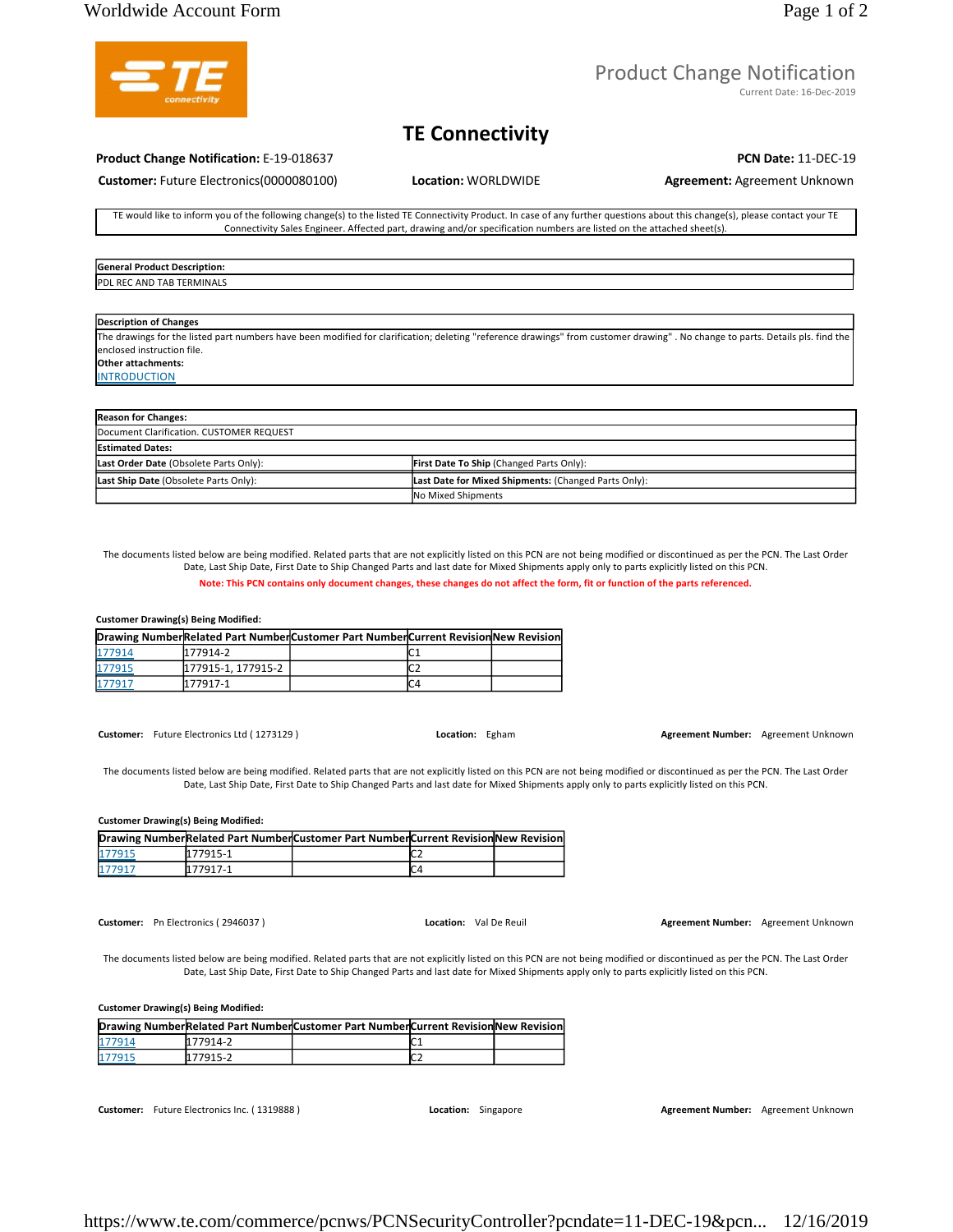# Worldwide Account Form Page 2 of 2

The documents listed below are being modified. Related parts that are not explicitly listed on this PCN are not being modified or discontinued as per the PCN. The Last Order Date, Last Ship Date, First Date to Ship Changed Parts and last date for Mixed Shipments apply only to parts explicitly listed on this PCN.

|        | <b>Customer Drawing(s) Being Modified:</b>                                                                                                                                    |                                                                                                                                             |                                                                                   |  |  |                                     |
|--------|-------------------------------------------------------------------------------------------------------------------------------------------------------------------------------|---------------------------------------------------------------------------------------------------------------------------------------------|-----------------------------------------------------------------------------------|--|--|-------------------------------------|
|        |                                                                                                                                                                               |                                                                                                                                             | Drawing NumberRelated Part NumberCustomer Part NumberCurrent RevisionNew Revision |  |  |                                     |
| 177917 | 177917-1                                                                                                                                                                      |                                                                                                                                             | C4                                                                                |  |  |                                     |
|        |                                                                                                                                                                               |                                                                                                                                             |                                                                                   |  |  |                                     |
|        | Customer: Future Electronics Inc (1290208)                                                                                                                                    |                                                                                                                                             | Location: Southaven                                                               |  |  | Agreement Number: Agreement Unknown |
|        | The documents listed below are being modified. Related parts that are not explicitly listed on this PCN are not being modified or discontinued as per the PCN. The Last Order | Date, Last Ship Date, First Date to Ship Changed Parts and last date for Mixed Shipments apply only to parts explicitly listed on this PCN. |                                                                                   |  |  |                                     |
|        | <b>Customer Drawing(s) Being Modified:</b>                                                                                                                                    |                                                                                                                                             |                                                                                   |  |  |                                     |
|        | Drawing NumberRelated Part NumberCustomer Part NumberCurrent Revision New Revision                                                                                            |                                                                                                                                             |                                                                                   |  |  |                                     |
| 177915 | 177915-1                                                                                                                                                                      |                                                                                                                                             |                                                                                   |  |  |                                     |
|        |                                                                                                                                                                               |                                                                                                                                             |                                                                                   |  |  |                                     |

**Customer:** Future Electronics Inc ( 3181982 ) **Location:** Cheshire **Agreement Number:** Agreement Unknown

The documents listed below are being modified. Related parts that are not explicitly listed on this PCN are not being modified or discontinued as per the PCN. The Last Order Date, Last Ship Date, First Date to Ship Changed Parts and last date for Mixed Shipments apply only to parts explicitly listed on this PCN.

**Customer Drawing(s) Being Modified:** 

|        |          | Drawing NumberRelated Part NumberCustomer Part NumberCurrent RevisionNew Revision |                 |  |
|--------|----------|-----------------------------------------------------------------------------------|-----------------|--|
| 177915 | 177915-2 |                                                                                   | IC <sub>2</sub> |  |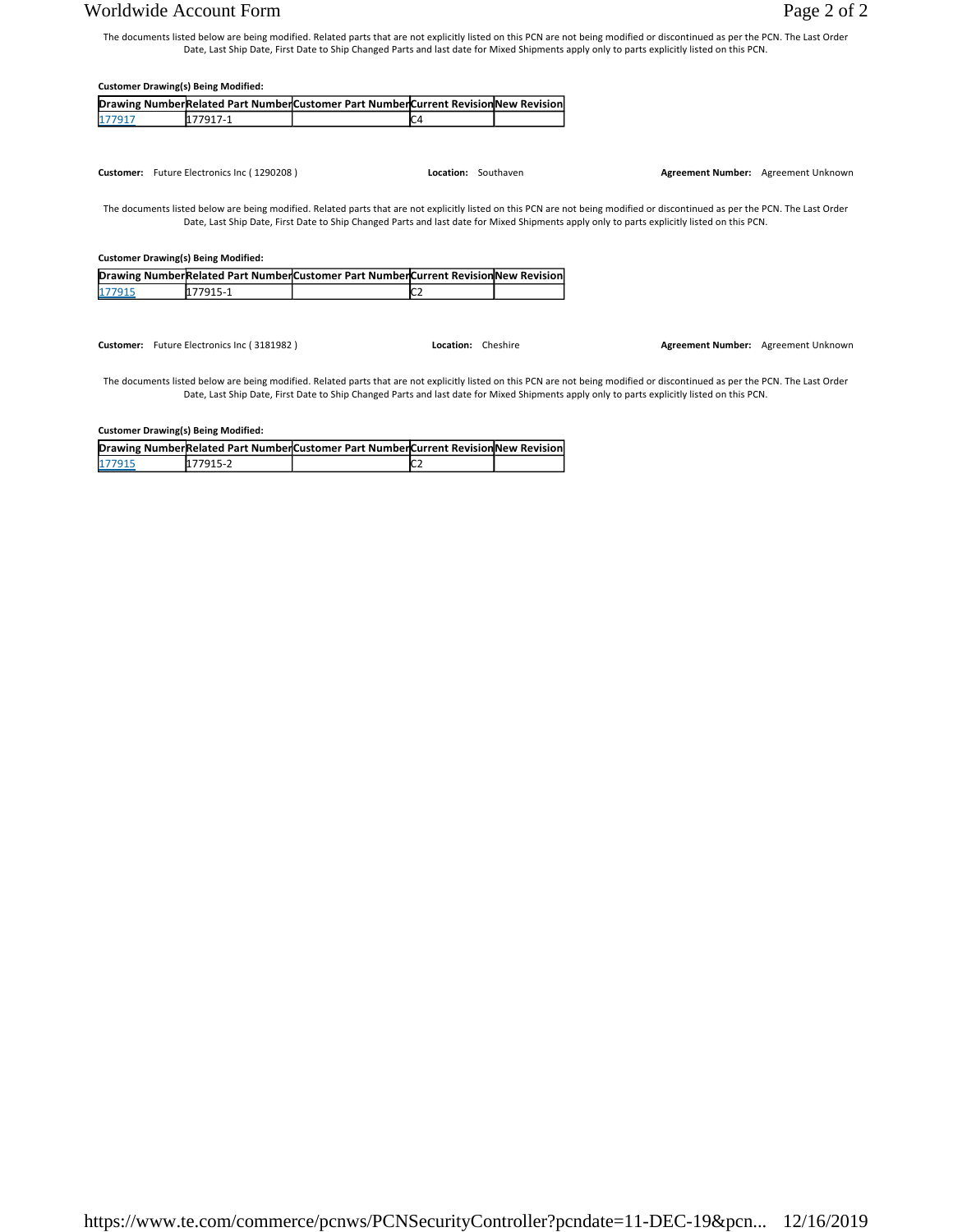

# **INTRODUCTION**

29-11-2019



**EVERY CONNECTION COUNTS** 

 $=$  TE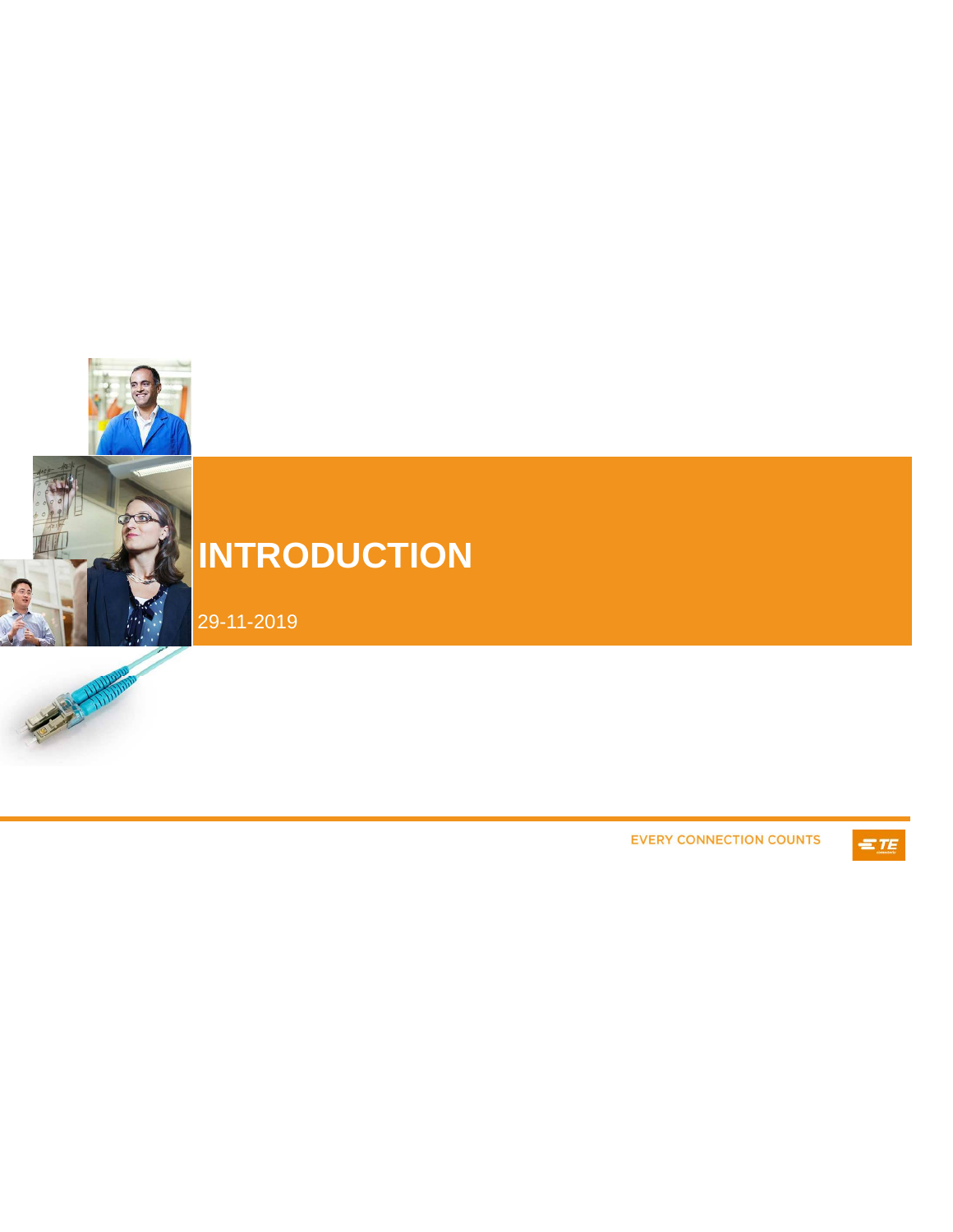# **177914-C-DRAWING**

# **BEFORE**

| -10-0-44                                                                       | £TE<br><b>BUFOOR OF (WIRE RANGE)</b><br><b>10.4 TI</b>                | TE Connectivity                    |  |
|--------------------------------------------------------------------------------|-----------------------------------------------------------------------|------------------------------------|--|
| (GENERAL TOLERANCE)<br>$10\mu$ $\tau$ . $\pm 0.2$<br>±0.25<br><b>BA 30LITE</b> | $0.14 -$<br>$0.34$ mm <sup>2</sup> (AWG=26-=22) <sub>1.3</sub> ~ 2.0  | 微信fr座(INSULATION DIA.)<br>നതമ      |  |
| JOE MEA 100LLT , ±0.3<br>$. \pm 3$                                             | <b>FT#4 (MATERIAL)</b><br>錫めっき済 銅合金<br>PRE-TIN, COPPER ALLOY          | <b>II FINISH</b>                   |  |
| 尺度(SCALE)<br>li ac<br>Α                                                        | 香号(No.)<br>C-177914                                                   | REV.<br><b>SHEET</b><br>C1<br>OF 1 |  |
| 名称(NAME)<br>アンプ                                                                | パワー ダブルロック<br>コンタクト<br>1) セ<br>AMP POWER DOUBLE LOCK CONN. REC. CONT. | コネクタ                               |  |

### **AFTER**





<u> Louis Communication de la communica</u>tion de la communication de la communication de la communication de la communication de la communication de la communication de la communication de la communication de la communication

 $\sqrt{2}$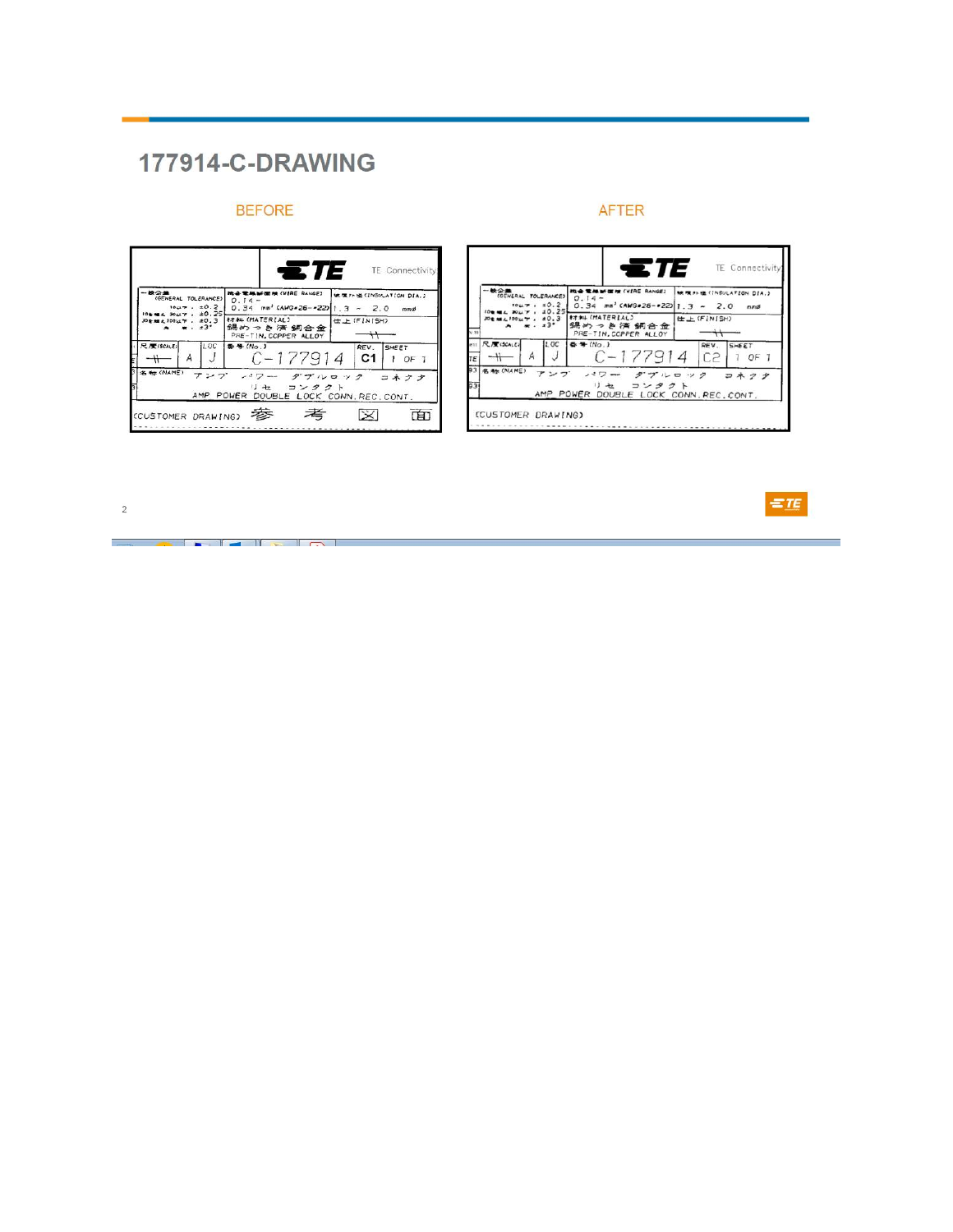# **177916-C-DRAWING**

# **BEFORE**

#### $T = T$ TE Connectivity  $\begin{array}{c|cccccc} \hline \text{AC} & \text{AC} & \text{AC} & \text{AC} & \text{AC} & \text{AC} & \text{AC} & \text{AC} & \text{AC} & \text{AC} & \text{AC} & \text{AC} & \text{AC} & \text{AC} & \text{AC} & \text{AC} & \text{AC} & \text{AC} & \text{AC} & \text{AC} & \text{AC} & \text{AC} & \text{AC} & \text{AC} & \text{AC} & \text{AC} & \text{AC} & \text{AC} & \text{AC} & \text{AC} & \text{AC} & \text{AC} & \text{AC} & \text{AC} & \text$  $6 + 177916$ REV. SHEET<br>A1 1 OF 1 LOC 尺度(SCALE)  $\boldsymbol{A}$  $\boldsymbol{J}$  $\rightarrow$ 名称(NAME)  $\begin{array}{ccccccccc}\n\mathcal{T} & \succ & \mathcal{T} & & \sim & \mathcal{T} & & \mathcal{T} & & \mathcal{T} & & \mathcal{T} & & \mathcal{T} & & \mathcal{T} & & \mathcal{T} & & \mathcal{T} & & \mathcal{T} & & \mathcal{T} & & \mathcal{T} & & \mathcal{T} & & \mathcal{T} & & \mathcal{T} & & \mathcal{T} & & \mathcal{T} & & \mathcal{T} & & \mathcal{T} & & \mathcal{T} & & \mathcal{T} & & \mathcal{T} & & \mathcal{T} & & \mathcal{T} & & \mathcal{T} & & \mathcal{T} & & \mathcal{T} & & \mathcal{T} & & \math$ コネクタ (CUSTOMER DRAWING) 参 考  $\boxtimes$ 面



 $=$  TE

**AFTER**